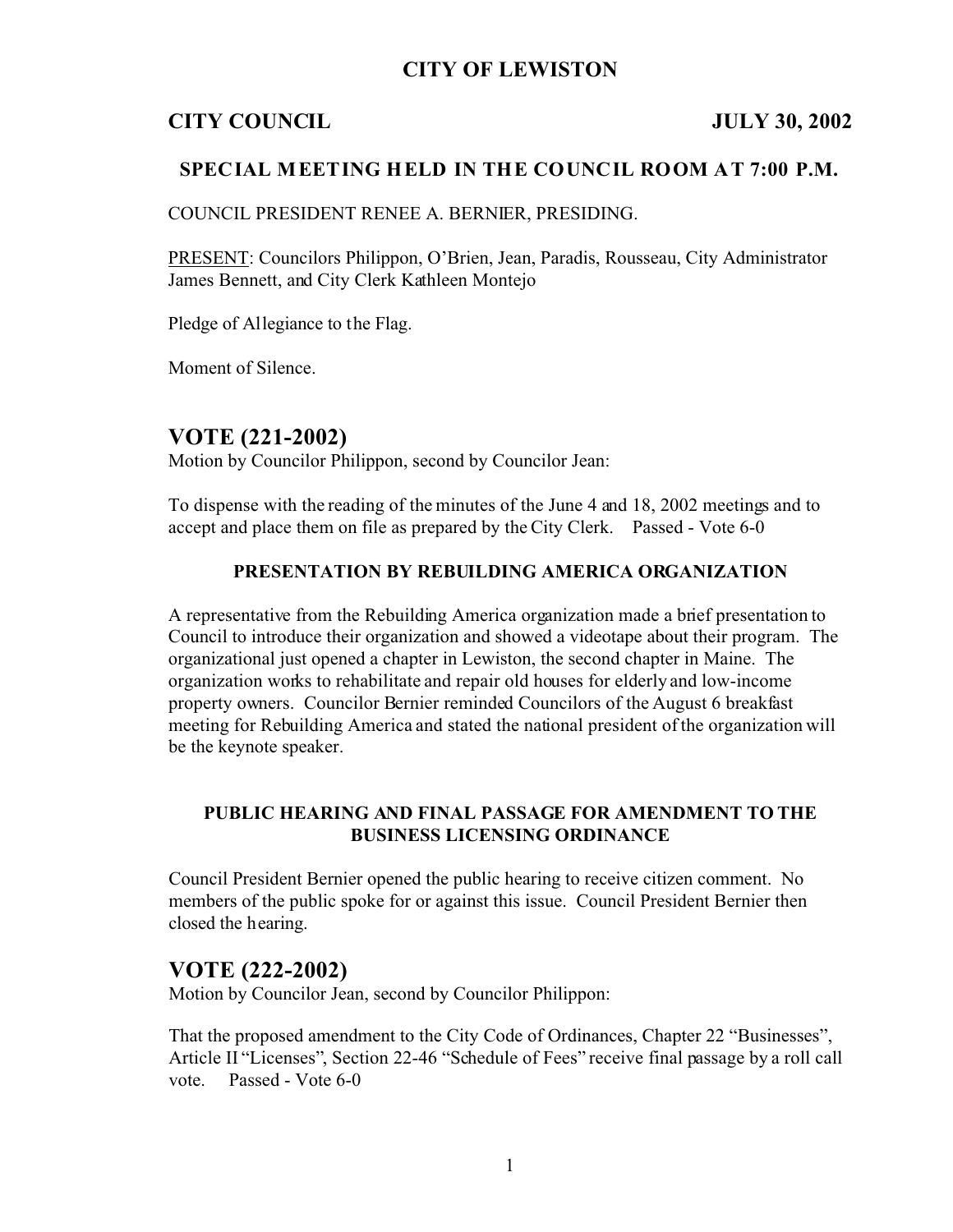### **AMENDMENTS TO CITY LICENSING POLICY**

# **VOTE (223-2002)**

Motion by Councilor Philippon, second by Councilor Jean:

To approve the proposed amendments to the City Licensing Policy, Policy Manual Number 7, as recommended by the City Clerk, to incorporate the business licensing fee schedule, said amendment to be effective August 29, 2002. Passed - Vote 6-0

#### **PUBLIC HEARING AND FIRST PASSAGE FOR CONDITIONAL REZONING OF 590 MAIN STREET**

City Planner Jim Lysen made a presentation to Council. A resident has purchased the property at 590 Main Street, the former Fleet Bank building, and would like to open a Dunkin Donuts on this property. There was a discussion about traffic congestion on Main Street, and the need for a traffic light at this intersection.

Council President Bernier opened the public hearing to receive citizen comment.

Norm Boulay, owner of the property, stated that the Dunkin Donuts will not increase the traffic on the street, because he noted the traffic is already there. He hired a traffic engineer to conduct a survey which found that 32,000 cars per day travel on the road. He stated that a traffic light at the intersection would help to slow down the traffic and this would increase safety.

A resident who lives and works on the block of Main Street where Dunkin Donuts will be opening, addressed the Council and stated he welcomes Dunkin Donuts to the area, and stressed the need for the City to study the traffic in the area, he noted concerns with motorcycles and eighteen wheeler trucks making a lot of noise.

Council President Bernier then closed the hearing.

Councilors thanked Mr. Boulay for his willingness to invest in the City regarding his new business and also noted the need to study the traffic on Main Street.

# **VOTE (224-2002)**

Motion by Councilor Jean, second by Councilor Paradis:

To approve first passage of the amendment to the Zoning and Land Use Code and Map to conditionally rezone the property at 590 Main Street, from the Office Residential (OR) District to the Community Business (CB) District, subject to a conditional agreement, and that the public hearing on said amendment be continued to the meeting of August 20, 2002 for final passage. Passed - Vote 6-0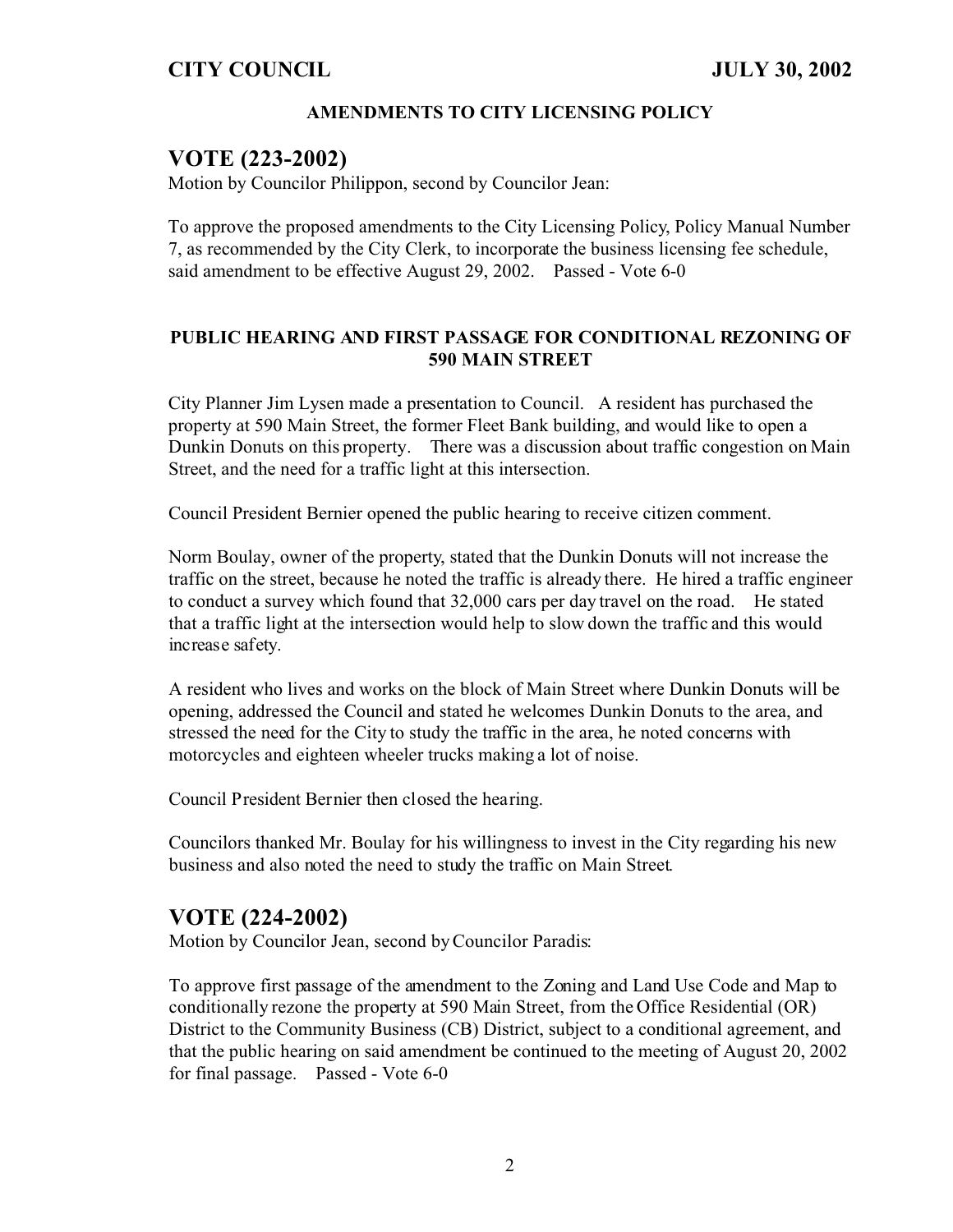#### **PUBLIC HEARING AND FIRST PASSAGE FOR CONDITIONAL REZONING OF 150 AND 170 SUMMER STREET**

Council President Bernier opened the public hearing to receive citizen comment. No members of the public spoke for or against this issue. Council President Bernier then closed the hearing.

# **VOTE (225-2002)**

Motion by Councilor O'Brien, second by Councilor Philippon:

To approve first passage of the amendment to the Zoning and Land Use Code and Map to conditionally rezone the properties at 150 and 170 Summer Street, from the Neighborhood Conservation "B" (NCB) District to the Urban Enterprise (UE) District, subject to a conditional agreement, and that the public hearing on said amendment be continued to the meeting of August 20, 2002 for final passage. Passed - Vote 6-0

### **PUBLIC HEARING AND FIRST PASSAGE FOR 29, 31, 35 AND 37 BLAKE STREET**

City Planner Jim Lysen stated this expansion will make the situation better for the business owner and the amendment will make the properties conforming for these uses. Council President Bernier opened the public hearing to receive citizen comment. Resident Dan Dumont is the applicant and he stated this change will allow him to expand his business and he wants to clean up the area, will add fencing and make it more presentable. Council President Bernier then closed the hearing.

# **VOTE (226-2002)**

Motion by Councilor O'Brien, second by Councilor Jean:

To approve first passage of the amendment to the Zoning and Land Use Code and Map to conditionally rezone the properties at 29, 31, 35 and 37 Blake Street, from the Centreville (CV) District to the Urban Enterprise (UE) District, subject to a conditional agreement, and that the public hearing on said amendment be continued to the meeting of August 20, 2002 for final passage. Passed - Vote 6-0

### **PUBLIC HEARING AND FIRST PASSAGE FOR LAND USE CODE AMENDMENTS REGARDING PARKING SPACE DIMENSIONS**

Council President Bernier opened the public hearing to receive citizen comment. No members of the public spoke for or against this issue. Council President Bernier then closed the hearing.

Councilor Rousseau stated that he does not feel these new dimensions will work for vehicles, they are too short to accommodate many vehicles. By decreasing the size of a parking space from nine feet to eight and one-half feet, will create a problem for many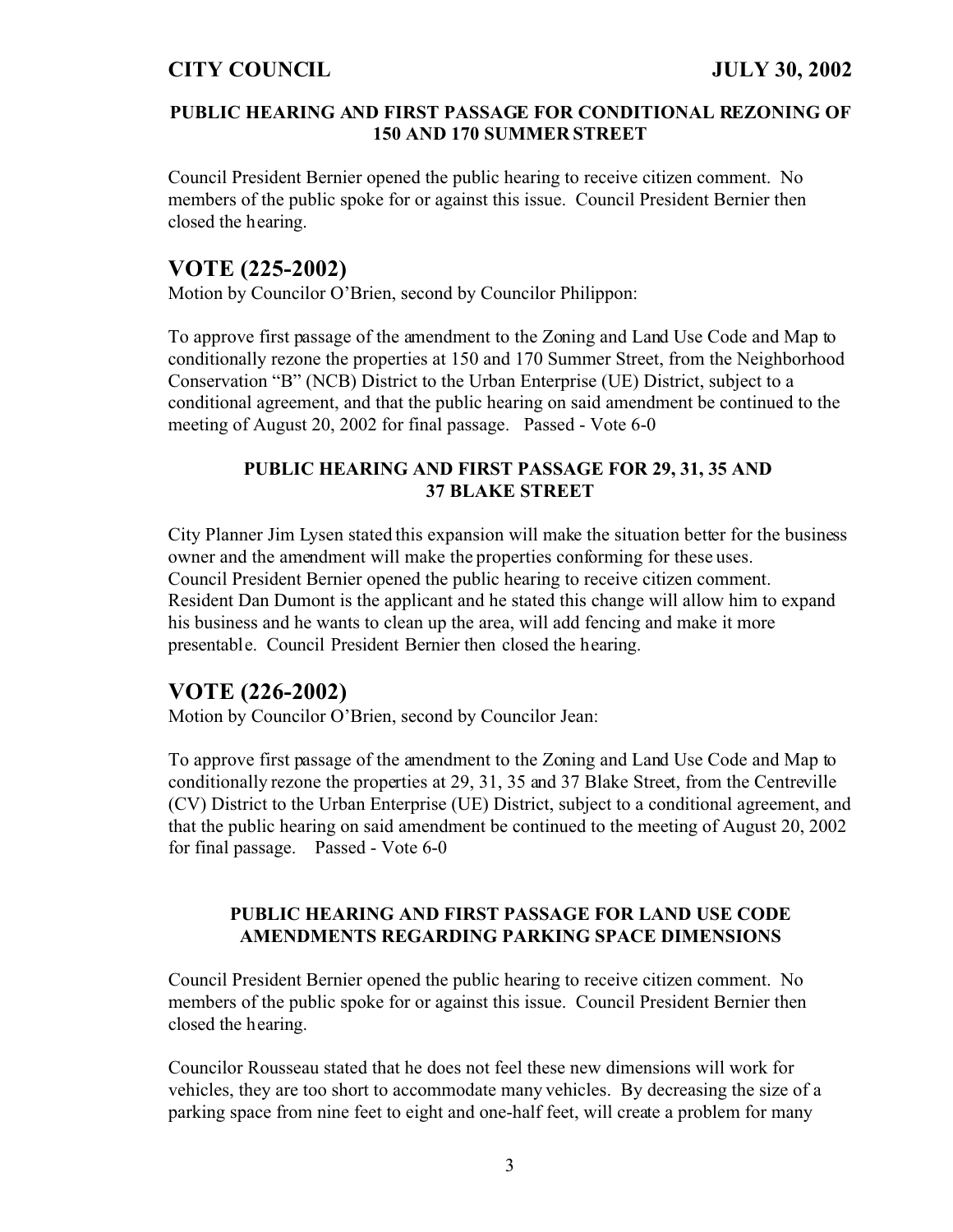users of the parking garage, and will make the garage not user-friendly and will discourage people from using it. City Planner Jim Lysen stated the proposed dimensions conform to industry standards.

# **VOTE (227-2002)**

Motion by Councilor Jean, second by Councilor Paradis:

That the proposed amendment to Appendix A, Article XII "Performance Standards", Section 17, "Off-Street Parking and Loading",of the City Zoning and Land Use Code, concerning parking space dimensions for parking structures, receive first passage by a roll call vote and that the public hearing on said ordinance be continued to the meeting of August 20, 2002 for final passage. Passed - Vote 5-1 (Councilor Rousseau opposed.)

### **ACQUISITION OF PROPERTIES AT 137 AND 143 MAIN STREET**

# **VOTE (228-2002)**

Motion by Councilor Philippon, second by Councilor Jean:

To authorize the City Administrator to close on the purchase of 137 Main Street and 143 Main Street, for a combined purchase price of \$103,000.00, plus closing costs, with the funds to purchase these properties to come from the LMRC Acquisition and Demolition Fund. Passed - Vote 6-0

### **CONSIDERATION FOR A SPECIAL ELECTION FOR HOUSE DISTRICT 87**

The Council was asked to consider their option to request a Special State Election for the vacancy in the office of Representative to the Legislature, District 87. Representative William Cote resigned his seat on July 22. After discussion, the Council decided not to request a special election to fill the seat, since the Legislature is not currently in session and since the regular election will be held in November.

## **VOTE (229-2002)**

Motion by Councilor Philippon, second by Councilor Paradis:

To not request a Special State Election for the vacancy in the office of Representative to the Legislature, District 87. Passed - Vote 6-0

### **ORDER TO HOLD SPECIAL MUNICIPAL ELECTION FOR WARD FIVE**

## **VOTE (230-2002)**

Motion by Councilor Paradis, second by Councilor Philippon:

Be It Ordered by the City Council that a Special Municipal Election for Ward Five shall be held on Tuesday, September 10, 2002 for one City Council member and one School Committee member. Passed - Vote 6-0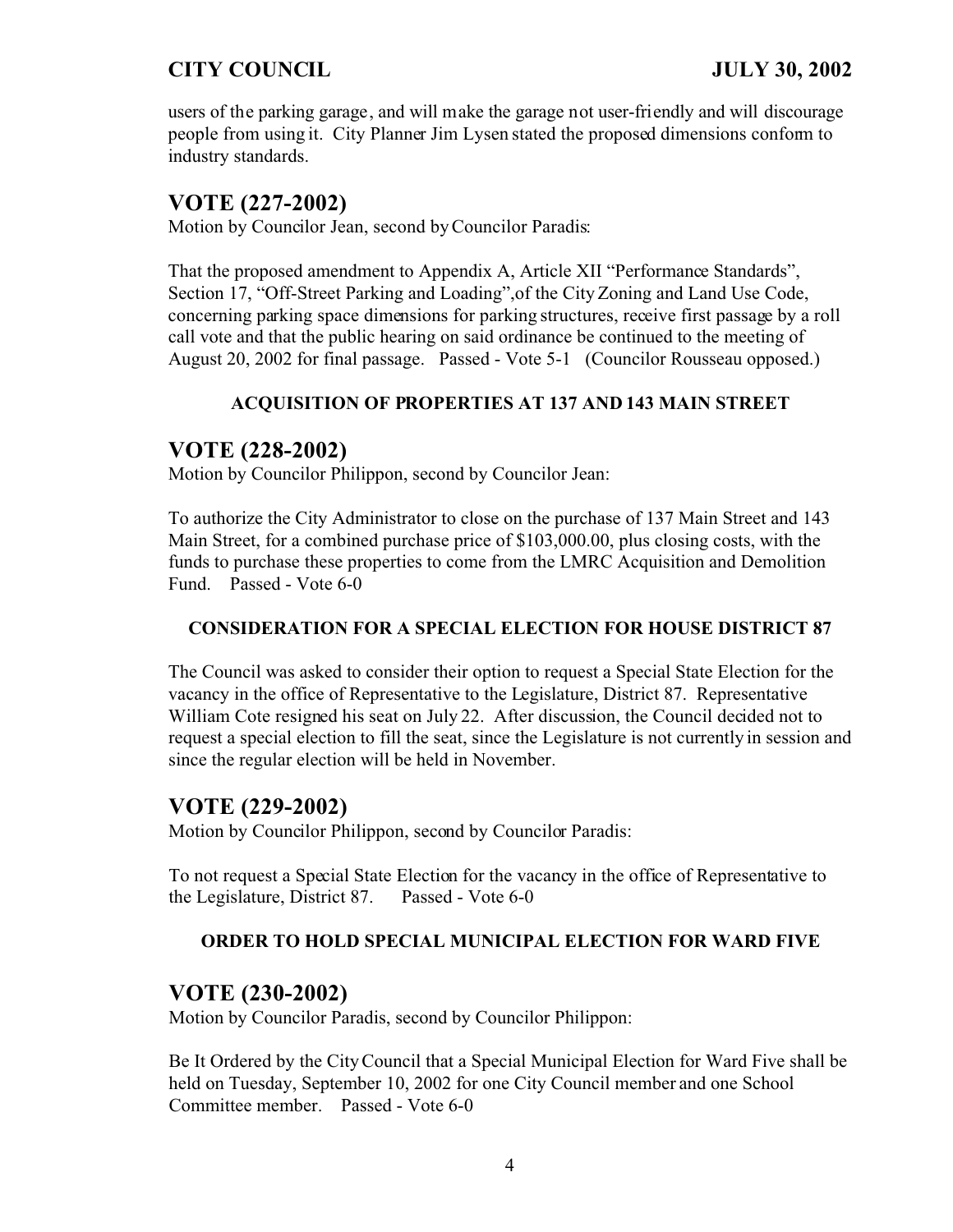#### **TO ESTABLISH A PUBLIC HEARING DATE FOR PROPOSED CHARTER AMENDMENT**

Councilor Paradis provided the Council with background on this issue, including the problems that the Planning Board is having with a quorum and the need for some members to recuse themselves from several issues. It was noted the City did a similar process to add additional members to the Board of Appeals a few years ago.

### **VOTE (231-2002)**

Motion by Councilor Paradis, second by Councilor Philippon:

Ordered, that a public hearing be held on Tuesday, August 6, 2002, 7:00pm for the purpose of determining if a special municipal election should be held to provide for an amendment to the City Charter regarding the creation of two associate member positions on the Planning Board. Passed - Vote 6-0

#### **REPORT FROM THE SCHOOL COMMITTEE**

Councilor Bernier reminded the Councilors of the joint meeting with the School Committee on September 16 and the joint team building workshop on September 21.

#### **OTHER BUSINESS**

Councilor Bernier reminded the Councilors about serving dinner at the bean supper during Festival de Joie on Saturday night. She also announced a joint effort with CEI and Lewiston Regional Technical Center to build a house on Birch Street for a low income family.

Council took a brief recess from 9:28pm - 9:35pm.

#### **EXECUTIVE SESSIONS**

### **VOTE (232-2002)**

Motion by Councilor O'Brien, second by Councilor Paradis:

To enter into an executive session to discuss Labor Negotiations regarding the Fire Union contract. Passed - Vote 6-0 Session began at 9:35pm and ended at 10:30pm.

# **VOTE (233-2002)**

Motion by Councilor Bernier, second by Councilor Rousseau:

To enter into an executive session to discuss Labor Negotiations regarding the new Management Union. Passed - Vote 6-0